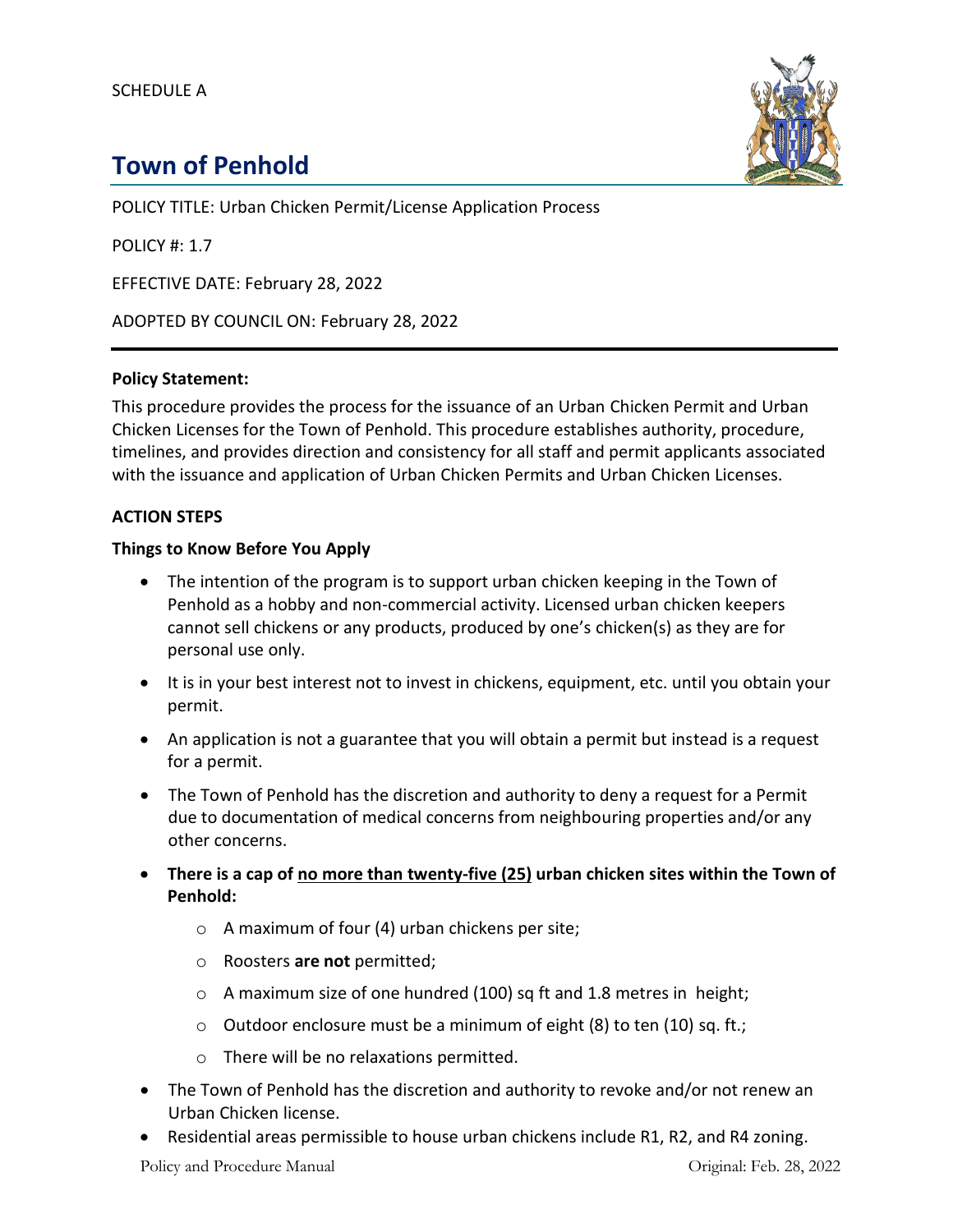## **Step 1: Reviewing Town of Penhold Bylaws:**

- It is important to understand the commitment and responsibilities required to become a successful and safe urban chicken keeper. These documents will ensure applicants understand the expectations that the Town of Penhold has for urban chicken keepers.
	- o Review Community Standards Bylaw Amendment 807/2022

## **Step 2: Urban Chicken Keeping Course:**

- Complete any one of the below urban chickens keeping courses:
- *Alberta Farm Animal Care (AFAC), Backyard Chicken and Small Flock Care Workshop or email AFAC for further information*
- *River City Chickens (or University of Alberta Botanic Garden), Chickens 101*
	- $\circ$  This is important as it allows applicants to learn and understand how to properly provide and care for their urban chickens.
	- o The certificate or documentation obtained from the completed course is required to be presented throughout the application process. Without which the applicant will not be approved for a permit.

## **Step 3: Alberta's Premises Identification Program (PID)**

- Register with Alberta's Premises Identification Program (PID).
	- $\circ$  As part of the Animal Health Act, owners of chickens must register with the Animal Premise Identification Program https://www.alberta.ca/register-withthe-animal-premises-identificationprogram.aspx and obtain a premise identification number for the urban chickens.
	- $\circ$  This requirement is a part of a traceability system designed to address potential threats of disease outbreaks that could affect animal health, public health, and food safety.

## **Step 4: Obtaining your Development Permit:**

- An electrical permit may be required for the construction of your chicken coop. Under the Alberta Safety Codes Act and Permit Regulations, and to ensure proper set up of your urban chicken coop and safety of urban chickens, an Electrical Permit is required to install, alter, or add to an electrical system.
	- o This applies to the installation of a heat lamp, light fixture, or any other type of electrical components in an urban chicken coop.
	- $\circ$  If an applicant plans to install electrical fixtures in the coop, please apply for an electrical permit through **IJD Inspections Ltd**.
- Applicants will be required to submit the following:
	- o Site plan showing the dimension of the rear/side yard of the proposed property location and the dimensions of the chicken coop and run (example: Appendix I);
	- o Certificate obtained from urban chicken keeping course;
	- o Provincial Premise Identification (PID) number from the Province of Alberta;
	- $\circ$  The number of urban chickens (maximum of four (4));